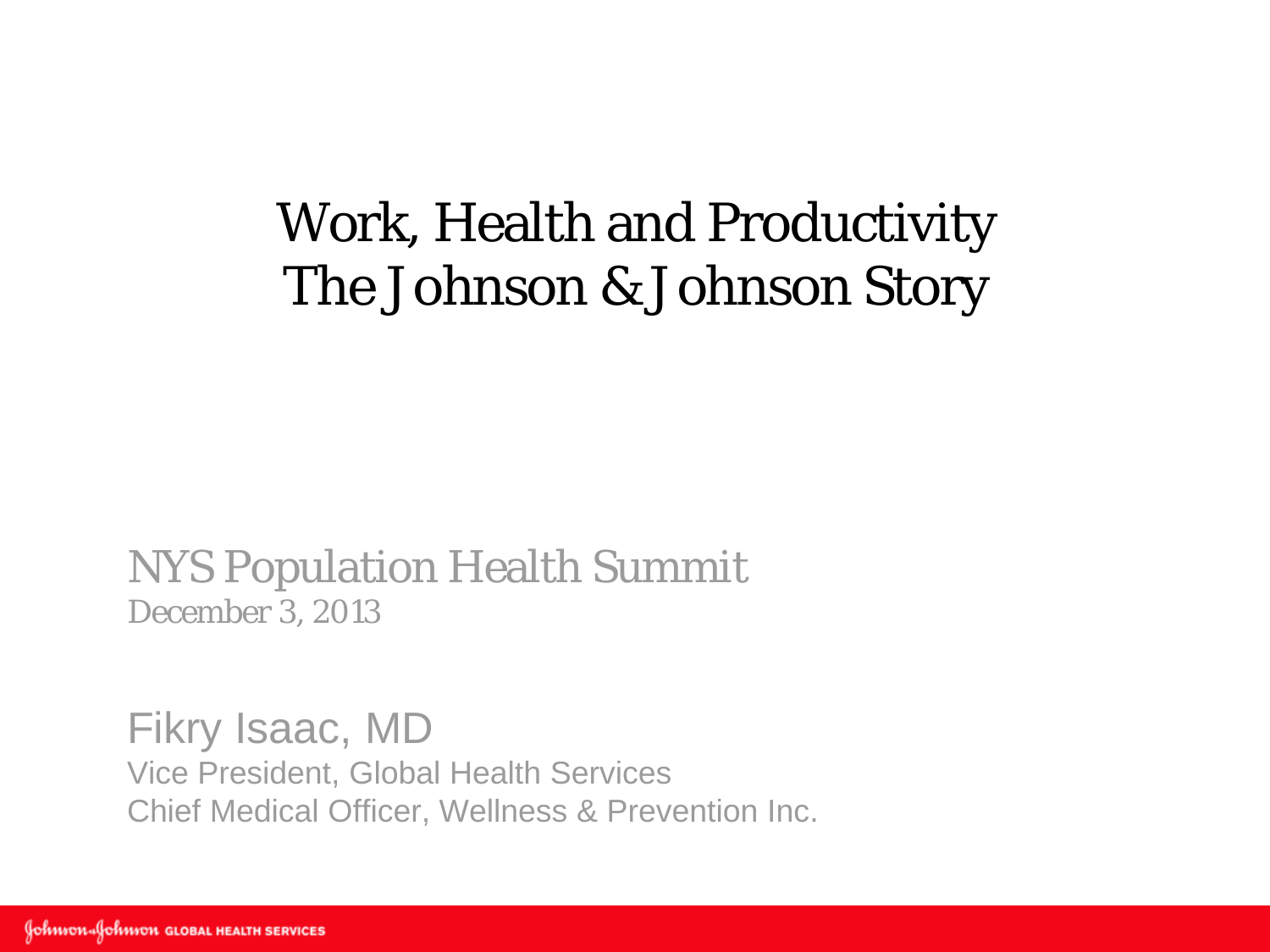# Company Overview



Global Leader in Health Care

More than 250 Operating Companies

In 60 Countries

Selling Products in More Than 175 Countries

125,000 Employees **Worldwide**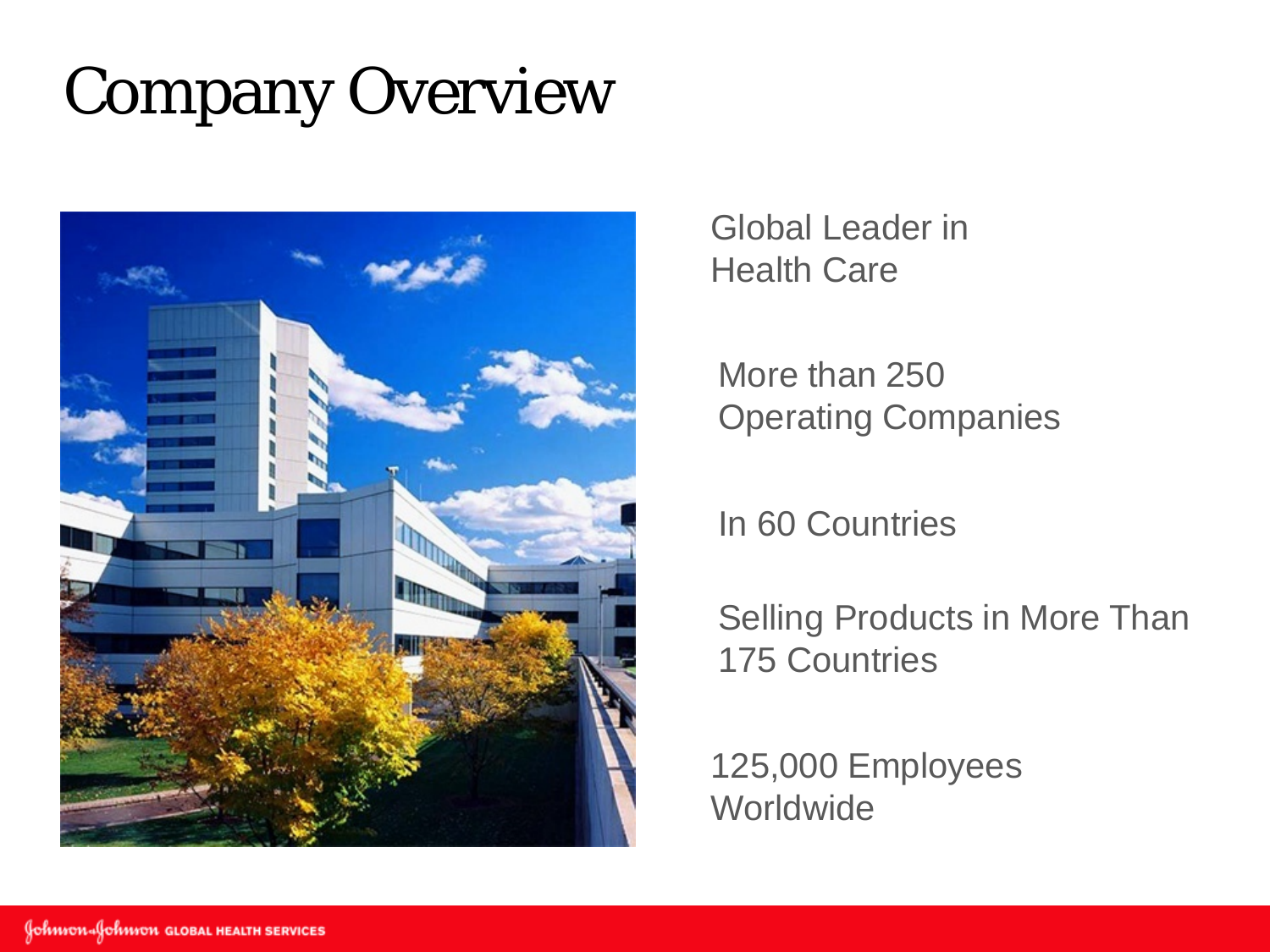### Culture of Health within Johnson & Johnson - Our Journey



"Our employees are our greatest asset, and we believe that by investing in their health, we are investing in the success of our business."

*Alex Gorsky, Chairman and CEO of Johnson & Johnson*

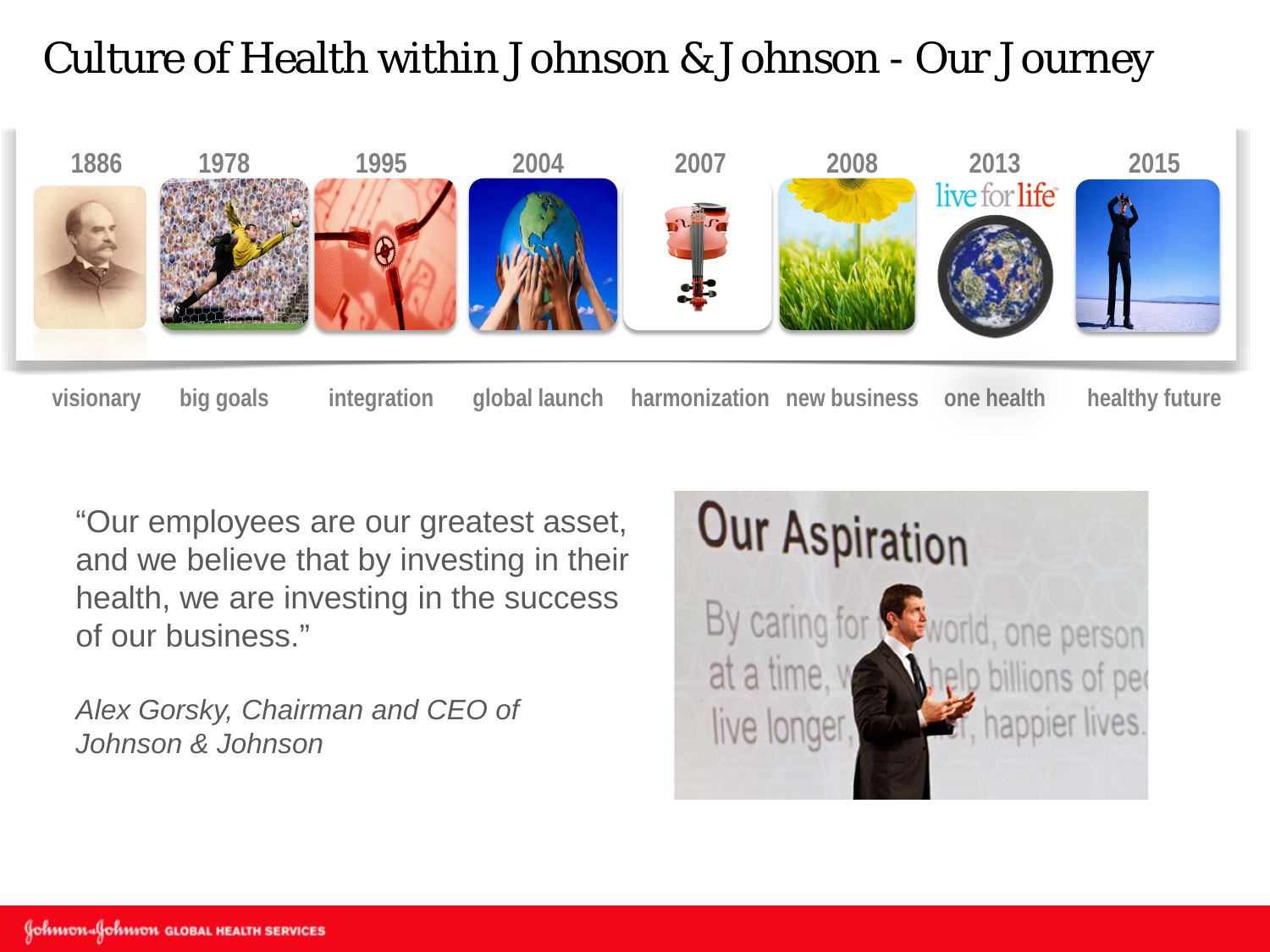# Global Health Services

Leading the way with a high performing team

#### **Protection**

Keep people safe: Compliance, Assurance & Quality Care

### **Prevention**

Keep the well well and manage the ill/injured: Innovation in Intervention

### **Performance**

Leading in business by leading in health: Health is a key business imperative

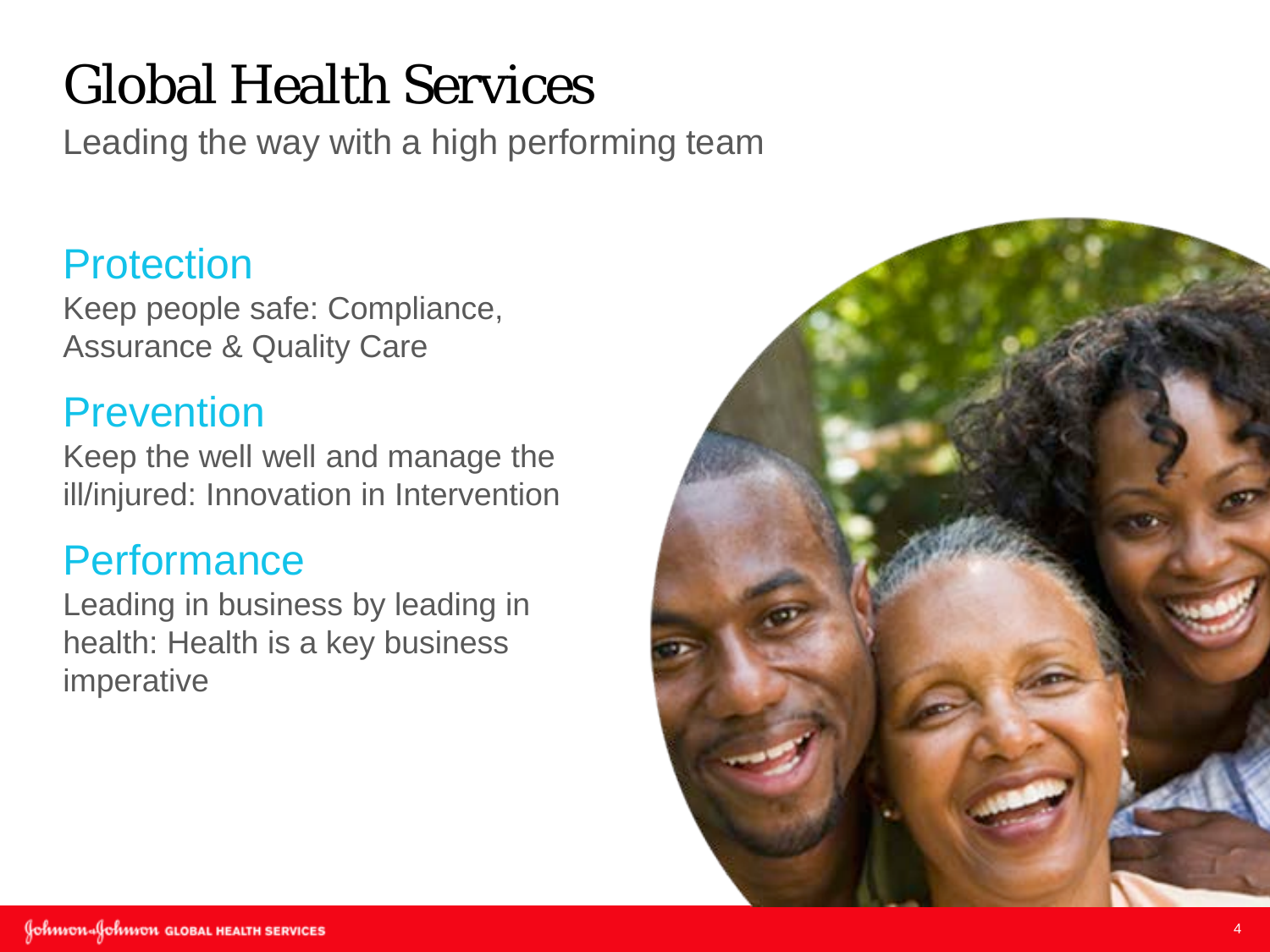# A Multimodality Approach

Providing tools, resources and environment support



#### Person to Person

- Fitness/Wellness Professional
- Occupational Health Nurse, Nurse **Practitioners**
- Employee Assistance Program Counselors
- Health Advisors
- Group Workshops (Weight Watchers™ at work and in the community, energy mgmt.)



Behavioral Change **Offerings** 

- Exercise Classes
- Health Campaigns (Lose to Win, Pedometer - Million Step Challenge, Steps for Caring, Family Activity Challenge, etc.)
- Energy Management principles
- Local events and educational seminars



#### **Online**

- HealthMedia Move™, Nourish™, Balance™, Overcoming Binge Eating
- My Live for Life™ website (Cool Tools, Resources)
- Weight Watchers™ **Online**
- Mental health screenings



#### Culture and Environmental Support

- Fitness Centers or Exercise Reimbursement
- walking / running routes
- eatcomplete
- Energy for Performance in Life
- Health Champions
- Communications & **Marketing**
- Incentives
- Toolkits (i.e. Mental wellbeing)

Allows a choice of value-added services that meet people where they are in their health continuum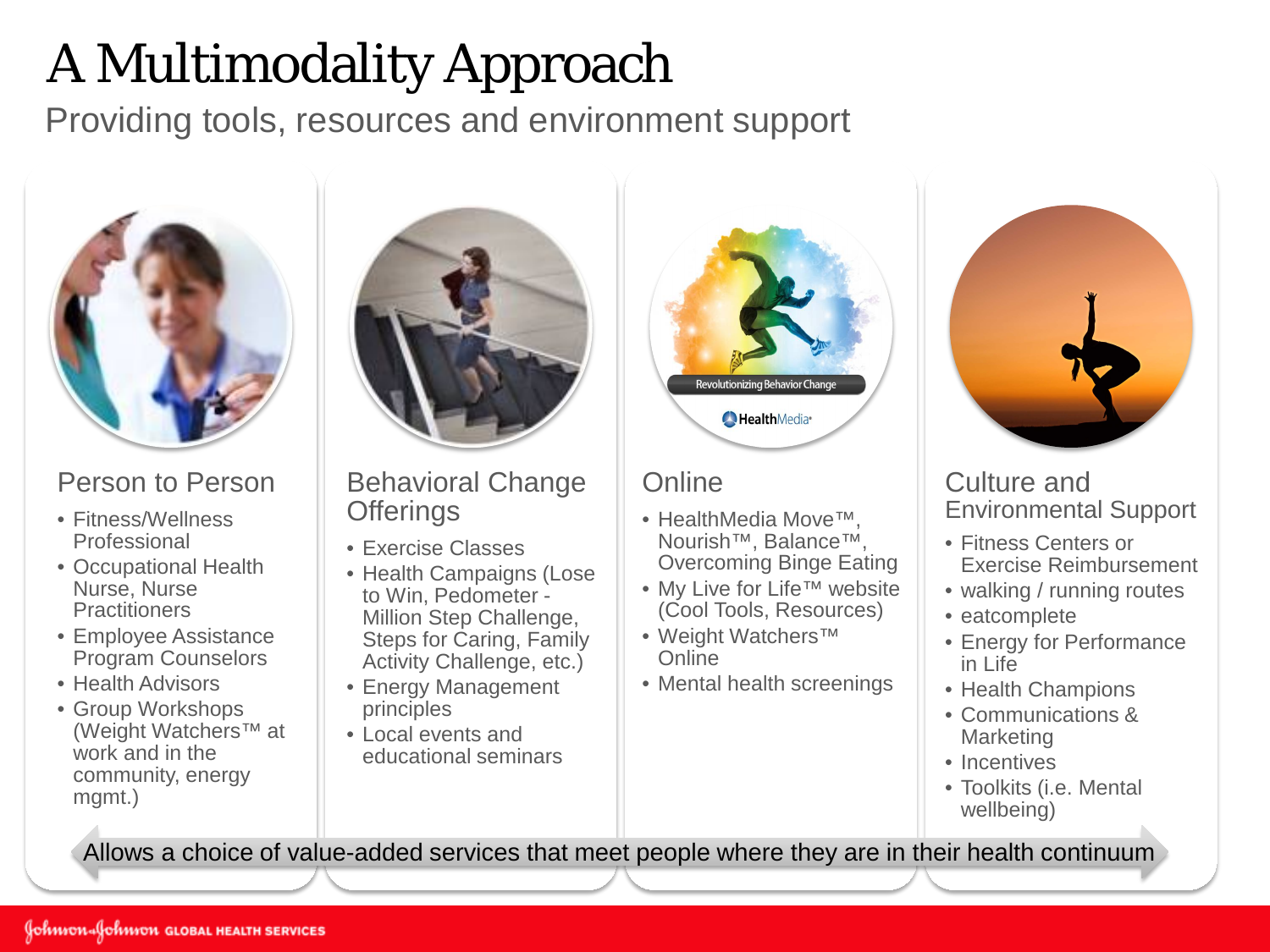## Program Impacts



In US where the most longitudinal data exists



*Bending the Curve- Steady increase in % Employees with Low Health Risks*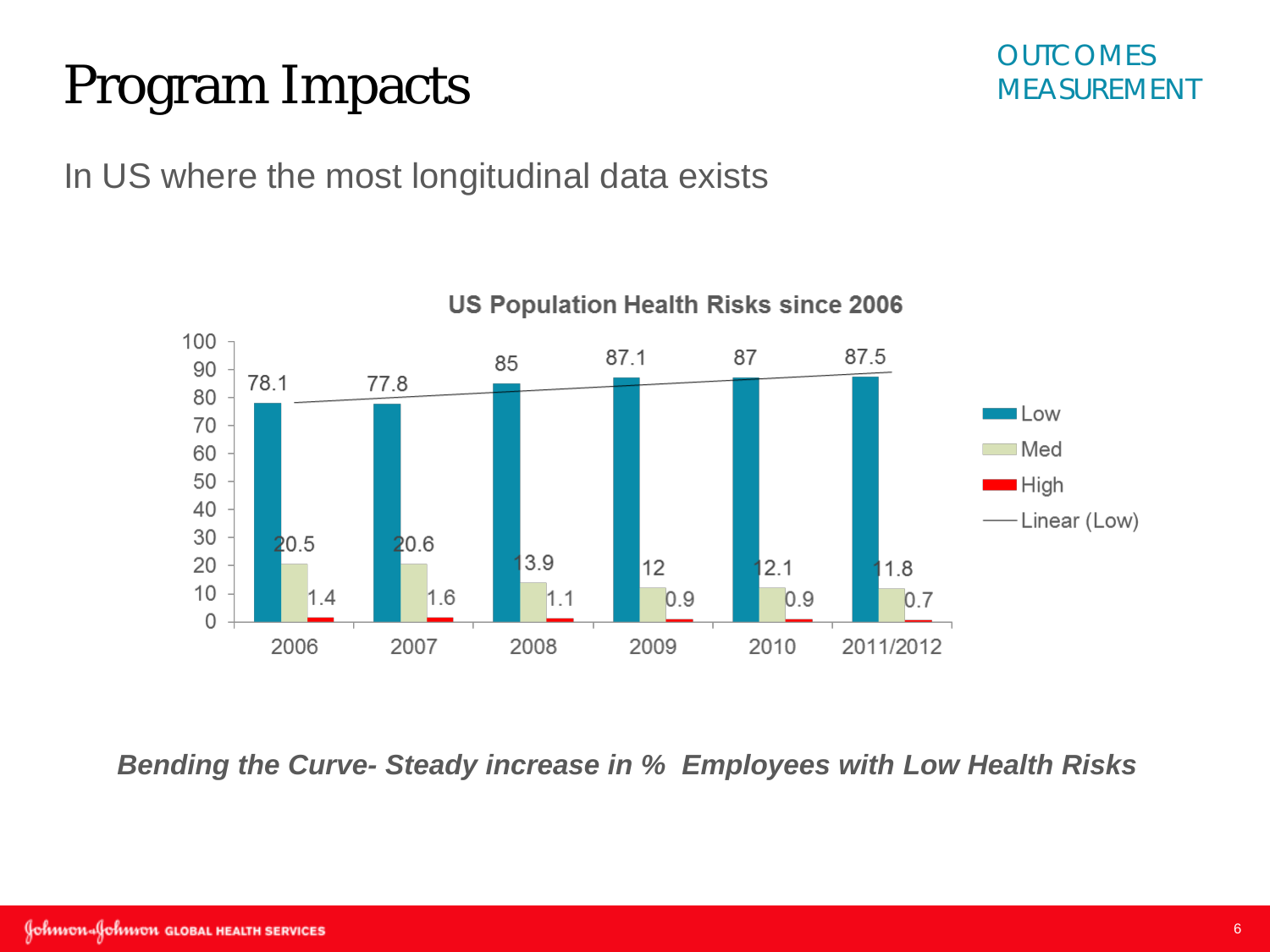## Program Impacts



In US where the most longitudinal data exists

**2011/2012 High Risk Data: J&J lower compared to US and Book of Business norms**



*Bending the Curvesignificantly lower health risks compared with the norm.*